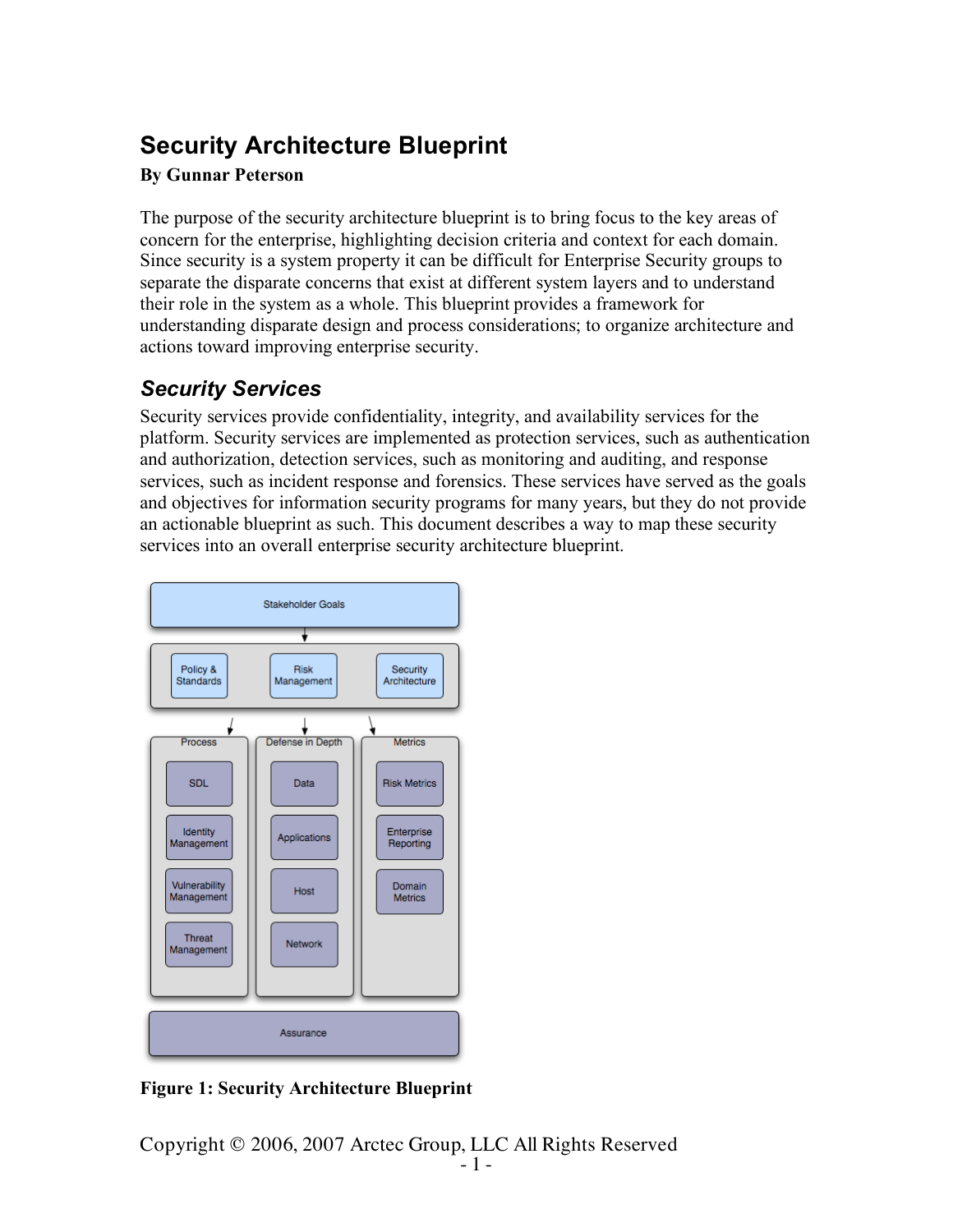The security architecture blueprint below depicts an approach to map the system's stakeholders' conceptual goals to a logical view fo security, which is set of security policy and standards, security architecture, and risk management domains. The decisions in the logical layer drive the security processes, defense in depth services and security metrics through design time to run time.

#### **Stakeholders**

Anyone with a material stake in the systems development and operations, including business users, customers, legal team, and so on. The stakeholder's business and risk goals drive the overall security architecture. While it may initially appear that enterprise security does not have many allies, there may be more than expected. The challenge for enterprise security groups is to identify stakeholders in the enterprise that have a stake in the system's security posture and to educate them about the actual risks and available countermeasures; finally giving the stakeholders' their own, custom metrics, tools and process they can bring to bear on the problem. Specifically, legal teams are generally very interested in understanding risks, so they may be receptive to the OWASP legal project work in defining contractual language for secure software<sup>1</sup>. Business analysts can be trained with methods to specify security concerns in use cases/user stories <sup>2</sup>. Quality assurance teams can be educated on security specific testing tools, such as vulnerability scanners and fuzzers, to identify defects during systems testing. Architects can learn how to design reusable security services that make it simpler for developers to build security into their systems. Once security concerns are embedded in test plans and use cases, and aligned with business goals, the overall burden on defining demand for security services does not solely fall on the information security team, and the development and operations staff has far greater organizational support for the demands of extra initial time and expense required to build a more robust system.

**Risk Management:** This enterprise security architecture blueprint takes risk management, not "perfect" ivory tower security, as its central organizing concept. Risk is comprised of assets, threats, vulnerabilities, and countermeasures.

Risk = 
$$
\left(\frac{\text{Threats x Vulnerabilities}}{\text{Countermeasures}}\right) \times \text{Assets}
$$

**Figure 2: Risk equation**

Copyright © 2006, 2007 Arctec Group, LLC All Rights Reserved - <sup>2</sup> -

**OWASP Legal Project** 

http://www.owasp.org/index.php/Category:OWASP\_Legal\_Project

 $2$  "Top Ten Information Security Considerations in Use Case Modeling" by Gunnar Peterson, http://www.arctecgroup.net/secusecase.htm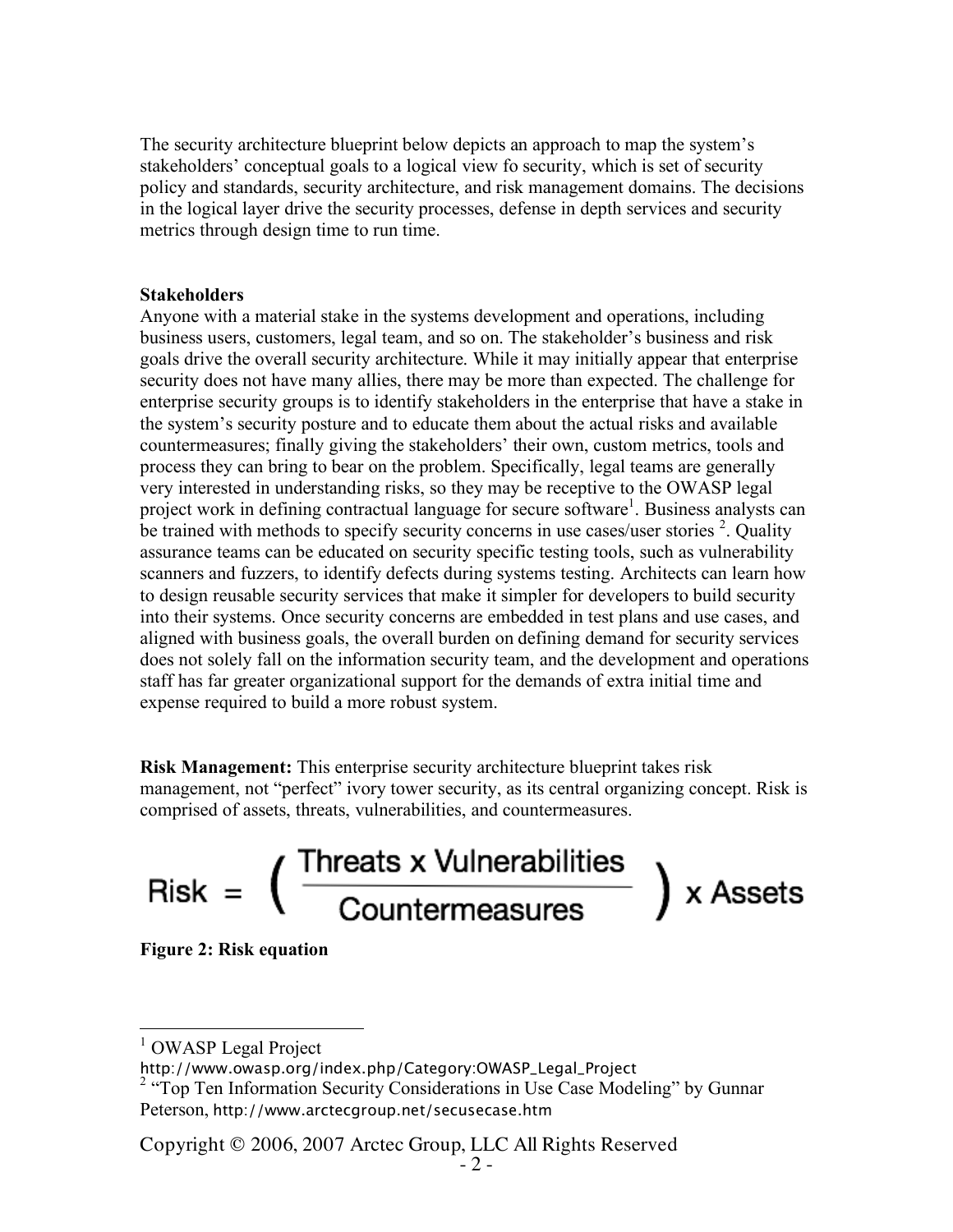A risk management centric approach allows for the security architecture to be agile in responding to business needs. Risk is a function of threats exploiting vulnerabilities against assets. The threats and vulnerabilities may be mitigated by deploying countermeasures. The risk management process implements risk assessment to ensure the enterprise's risk exposure is in line with risk tolerance goals. This does not mean that behavior is uniformly risk averse or risk seeking. The system should take on the appropriate level of risk based on business goals.

*"Don't think, however, that we have lost our taste for risk. We remain prepared to lose \$6 billion in a single event, if we have been paid appropriately for assuming that risk. We are not willing, though, to take on even very small exposures at prices that don't reflect our evaluation of loss probabilities…Our behavior here parallels that which we employ in financial markets: Be fearful when others are greedy, and be greedy when others are fearful." -*Warren Buffett, 2006 Shareholder Letter 3

Learning from Warren Buffett, we see that information security should enable, to the extent possible, a business to take the risks it is prepared to take on, by designing and deploying countermeasures that allow for sensible business risk. Additionally, seemingly small exposures should be dealt with if there is a business case. The role of the security architecture is not to steer the business away from risk, but rather to educate their business partners about the risks they are taking and provide countermeasures that enable the business to take as much risk as suits their goals.

**Security policy and standards**: organizational policies and standards that govern the system's design, deployment, and run time. The security policy describes both what is allowed as well as not allowed in the system. Security standards should be prescriptive guidance for people building and operating systems, and should be backed by reusable services wherever practical. This is very important, it is no longer acceptable for enterprise security to exclusively function as an arbiter; security in the enterprise needs architecture and design advocates, and backing at runtime. Security policy and standards are not end goals in themselves, they need to be backed by a governance model that ensures they are in use, and that it is practically possible to build, deploy, and operate systems based on their intent. *In practice this means that the security architecture must define reusable security services that allow developers to not be security experts yet still build a secure system.*

**Security architecture:** unifying framework and reusable services that implement policy, standards, and risk management decisions. The security architecture is a strategic framework that allows the development and operations staff to align efforts, in addition the security architecture can drive platform improvements which are not possible to make at a project level. A given software development project may not be able to make a business case to purchase an XML Security Gateway for improved web services security, but at the architecture level, architects can potentially identify several projects that could

 <sup>3</sup> Berkshire Hathaway 2006 Shareholder Letter, http://www.berkshirehathaway.com/letters/2006.html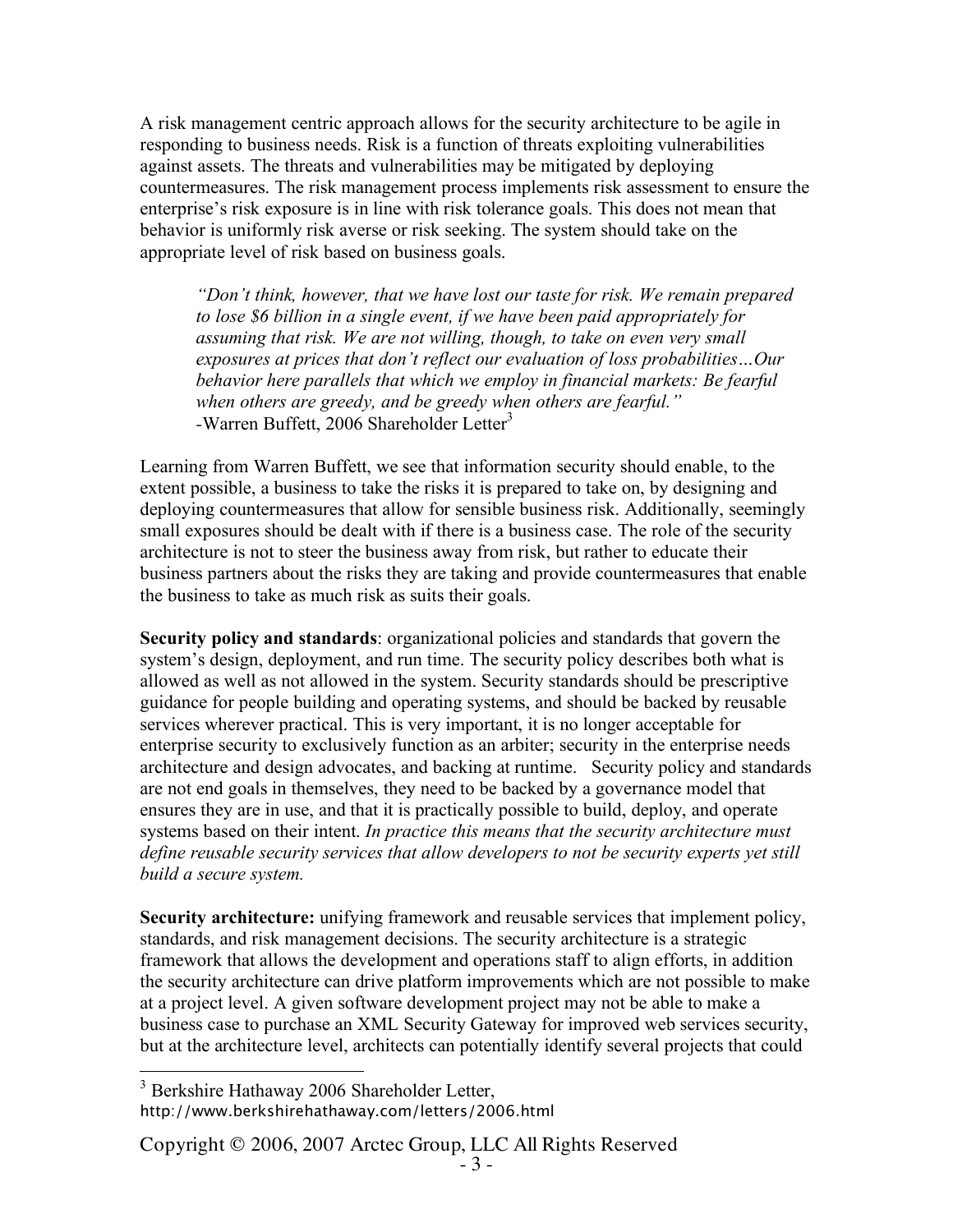leverage such a reusable service. In this instance the security architecture delivers improved XML/ Web services security, a simplified programming model for developers, and saves development costs, because the wheel is not reinvented multiple times.

Risk management, security policy and standards, and security architecture govern the security processes and defense in depth architecture through design guidance, runtime support, and assurance services. Security metrics are used for decision support for risk management, security policy and standards, and security architecture. The security architecture should have a reference implementation for developers and other IT staff to review what functions the security mechanisms performs, and how they do it.

# *Security processes*

Security processes carry out the intent of the enterprise risk management, security policy and standards, and security architecture. They are broken into discrete domains because they solve very different problems, and require different staffing, support models, and success criteria.

**SDL**: Security functions as a collaborative design partner in the software development lifecycle (SDL), from requirements, architecture, design, coding, deployment, and withdrawal from service. Security adds value to the software development lifecycle through prescriptive and proscriptive guidance and expertise in building secure software. Security can play a role in all phases of the SDL, but an iterative, phased-based integration of security into the SDL is the wisest path, each additional security process improvement must fit with the overall SDL approach in the enterprise, which vary widely. The DHS Build Security In portal defines process improvements that enterprises can leverage throughout their SDL.<sup>4</sup> Every security process added into the SDL adds incremental expense to the developer's time, so the enterprise security group must wisely choose the artifacts and activities to add in the SDL.

As the overall Security Architecture and related components such as Identity Management evolve over time, these security components and services should be baked into the SDL in a prescriptive way – making it easier for developers to build secure software. The diagram below shows an example approach for iterating through a number of security artifacts and evolving the SDL over time. The goal is to identify reusable services that, over time, can speed development of reliable software, for example building reusable attack patterns that are implemented across a particular set of threats like a set of web attack patterns that can be used for security design in any enterprise web application.

 <sup>4</sup> "Build Security In", DHS, https://buildsecurityin.us-cert.gov/daisy/bsi/home.html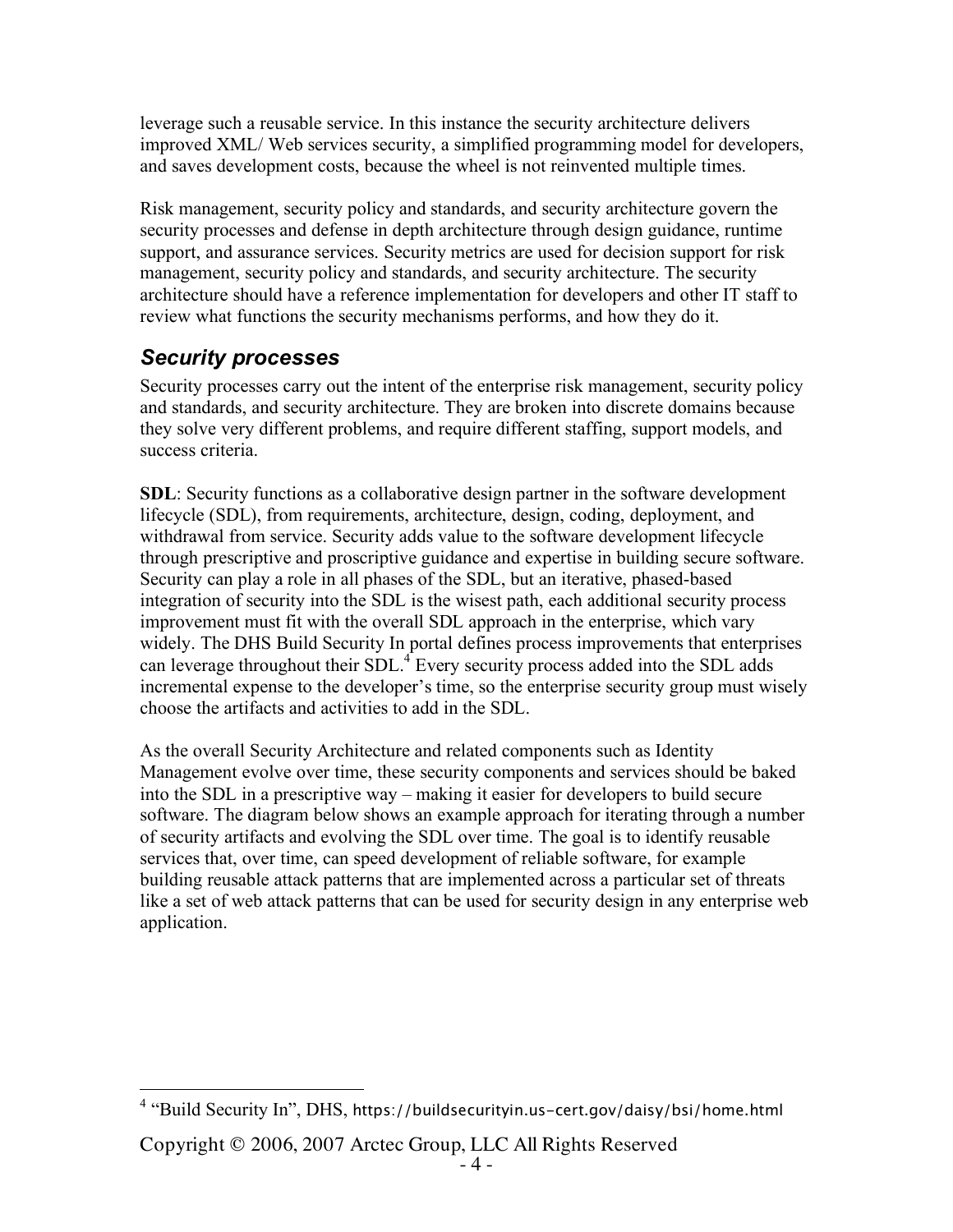#### **SDL Roadmap**

|              | <b>This Quarter</b>                                                                                                                                    | 12 Month Goal<br><b>Next Quarter</b>                                                                                                                                                                                                                                                       |
|--------------|--------------------------------------------------------------------------------------------------------------------------------------------------------|--------------------------------------------------------------------------------------------------------------------------------------------------------------------------------------------------------------------------------------------------------------------------------------------|
| <b>WHAT?</b> | • Align SDL with Threat<br>Management process goals                                                                                                    | . Align SDL with vulnerability<br>• Align SDL with identity<br>management process goals<br>management process goals                                                                                                                                                                        |
| HOW?         | • Introduce threat modeling into<br>SDL design phase<br>• Train development staff on<br>threat modeling<br>• Develop threat-centric attack<br>patterns | · Integrate static analysis tooling<br>• Develop identity abstraction<br>for automated detection of some<br>layer to access identity<br>attributes through reusable<br>security bugs<br>components<br>• Evaluate static analysis tools<br>• Define phased implementation                   |
| Who?         | · Security staff bootstrap initial<br>threat modeling process and<br>training<br>• Long term process owner -<br>development staff                      | · Security staff conduct evaluation<br>· Software architects and<br>· Software development staff<br>security collaborate to design<br>owns implementation and<br>and develop identity<br>operations<br>abstraction layer<br>· Software development builds<br>test cases and implementation |

**Figure 3: Example roadmap for adding security to the SDL**

The above SDL roadmap shows an example incremental improvement roadmap for adding security services into a SDL. It is not a complete SDL such as CMM.

**Identity management**: deals with the creation, communication, recognition, and usage of identity in the enterprise. Identity management includes provisioning services, directories, multi-factor authentication, federation, and so on. All access control is predicated on identity, a central concern to security architecture, the quality of the system's authentication and authorization cannot be stronger than the identity management process. Identity management architecture is important to identify points of leverage across projects, because identity management components are often not able to support a business case individually. Strategically the enterprise should align investment, architecture, and implementation in the identity space to increase the quality, reusability, and strength of identity. The net benefit is to improve the authentication, authorization, and auditing services for the system as a whole. The utility of the identity management architecture comes through mapping the subject request's claims (or assertions) to policy enforcement decision workflow; and the object's protection model, often in the form of group and/or role membership.

**Threat management**: deals with the threats to systems such as virus, Trojans, worms, malicious hackers, force majeure, and intentional and unintentional system misuse by insiders or outsiders. Threats differ from vulnerabilities in that threats are the actors that breach or attempt to breach security policies and mechanisms. The security gaps that are exploited by threats are called vulnerabilities. Threat Management tools and processes include: Security Monitoring, Web Application Firewall, Security Incident Management Processes, Security Event Management System, Incident Response Planning Processes, cryptography, and Forensic Analysis Process and Tools. The threat environment is

Copyright © 2006, 2007 Arctec Group, LLC All Rights Reserved - <sup>5</sup> -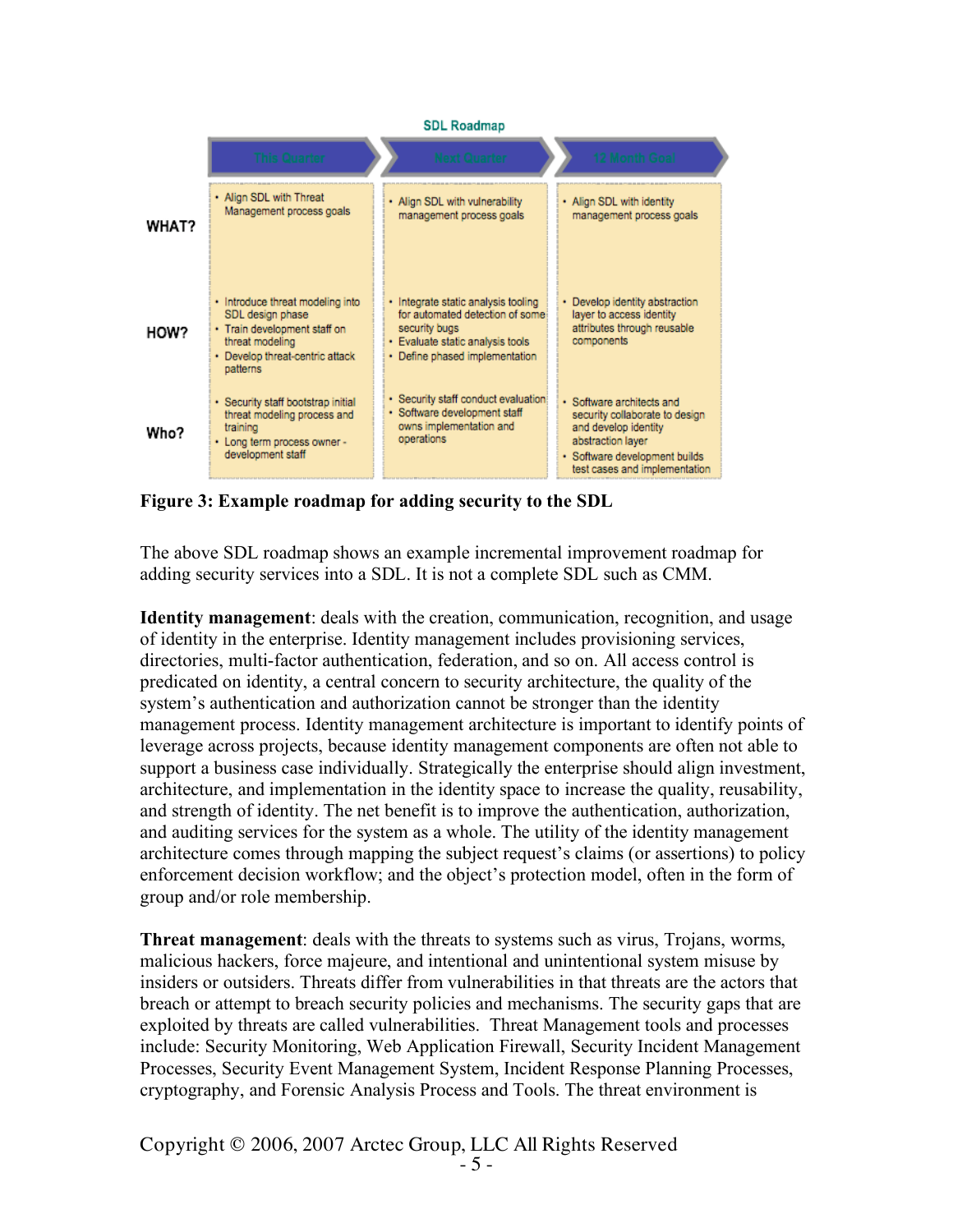inherently unpredictable and in large part out of control of the enterprise. Developers can assist the security team in understanding attack vectors and signatures to monitor for, but *it is impossible to predict all threats, meaning that threat management has a large detection and response component.* Monitoring systems and audit services at various levels in the system can identify threats that circumvent expected paths and controls.

**Vulnerability management:** the set of processes and technologies for discovering, reporting, and mitigating known vulnerabilities. The vulnerabilities may reside at any system layer – database, operating system, servers, and so on; specialized tools probe for known vulnerabilities. It is important to differentiate threat management and vulnerability management. The threat environment contains many unknown mysteries around attacker techniques and goals, attackers will identify currently unknown vulnerabilities (zero day attacks), but there are many known vulnerabilities that the security team can act on, while the threat landscape is inherently less predictable meaning security is reactive to threats and can be generally proactive towards dealing with known vulnerabilities. This has direct implications on staffing, prioritization, and investing in these areas, because vulnerability management has a more predictable lifecycle based on the known quantity of many vulnerabilities.

## *Defense in depth*

Defense in depth is predicated on the notion that every security control is vulnerable somehow, but that if one component fails another control at a separate layer still provides security services to mitigate the damage, for example a Unix web server may be compromised, but if the web server process executes inside a chroot jail which constrains the attack's privileges to launch further attack, then the possibility of a cascading failure is reduced. Each level of the defense in depth stack has its own unique security capabilities and constraints. The core security services - authentication, authorization, and auditing apply at all levels of the defense in depth stack, for example audit logging occurs at network, host, application, and data access levels. The security architect's job is to identify the proper combination of the core security services at each level in the stack to deliver a cohesive security posture that reflects the enterprise's risk management objectives.

**Network security:** design and operations for security mechanisms for the network. Please note this differs from assuming that "the network is secure" which is the fourth fallacy of distributed computing<sup>5</sup>. Network security mechanisms, such as network firewalls and network intrusion detection devices, are generally a convenient and scalable point to apply security controls and are an important locale for defining chokepoints and zones. Zones define logical and/or physical boundaries around a group of systems, for example the DMZ pattern in web applications. Chokepoints define places to cross boundaries into and out of zones, where special security considerations apply.

 $<sup>5</sup>$  "Fallacies of Distributed Computing"</sup> http://en.wikipedia.org/wiki/Fallacies\_of\_Distributed\_Computing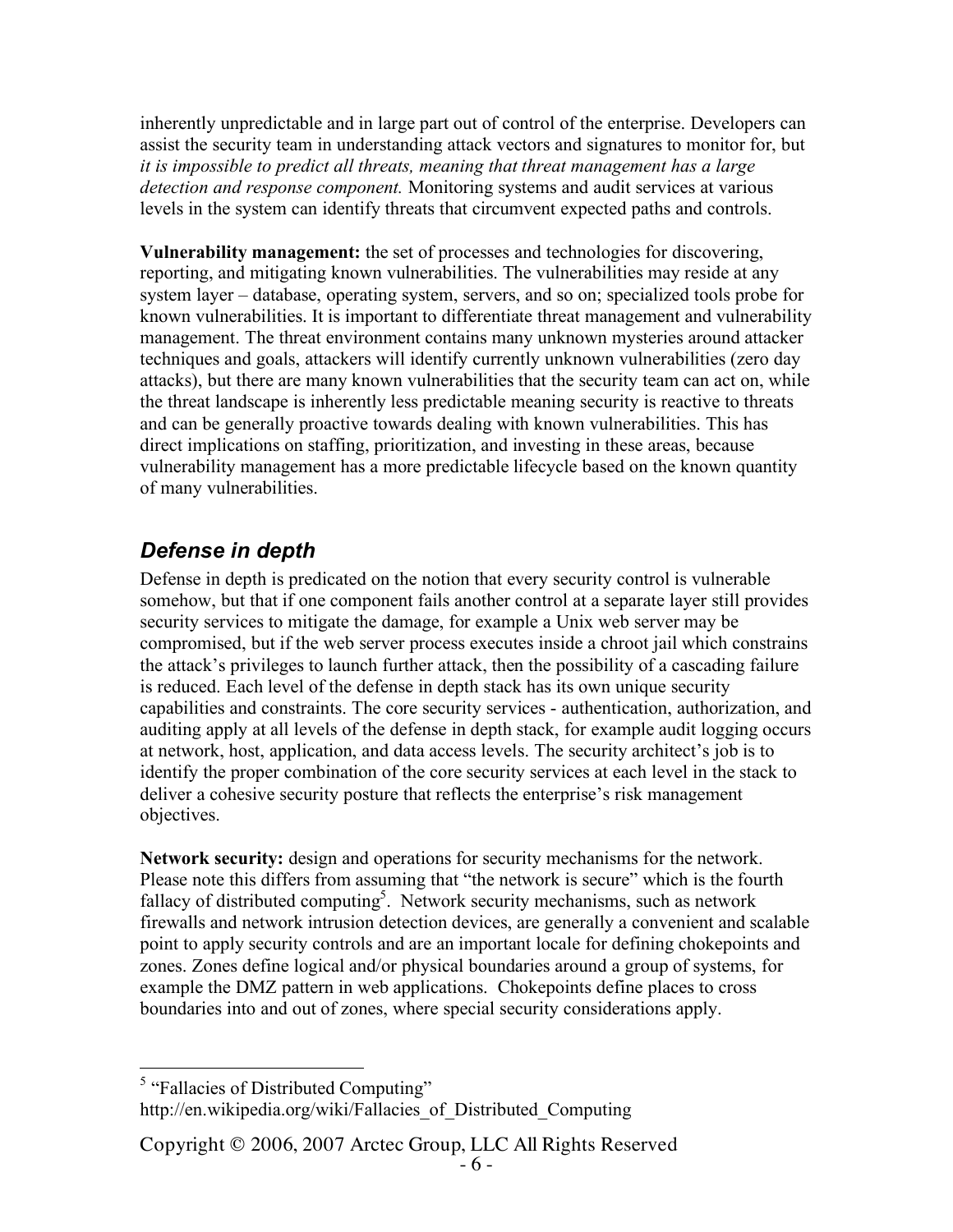**Host security:** is concerned with access control on the servers and workstations. Host Intrusion Detection Systems identify host anomalies and security events. Host Integrity Monitoring checks and protects the integrity of the critical files and programs on the host. Baseline Configuration Scanners provide assurance that the systems in use in the field meet the policy and standards at a granular level. These scanners may be automated to support highly distributed and large scale environments. Using the zones and chokepoints defined in the network security architecture, the security architecture defines a baseline configuration for each locale.

**Application security:** deals with two main concerns: 1) protecting the code and services running on the system, who is connecting to them, and what is output from the programs through a combination of secure coding practices, static analysis, threat modeling, participation in the SDL, application scanning, and fuzzing. 2) delivering reusable application security services such as reusable authentication, authorization, and auditing services enabling developers to build security into their system. Security frequently collaborates with software architects and developers in this area to build security into the system.

**Data security:** deals with securing access to data and its use, this is a primary concern for the security architecture and works in concert with other domains. Vulnerability management tools conduct specialized scans against database hosts. The SDL defines secure patterns for database integration based on data classification defined in the policy. Database intrusion detection and monitoring provides ongoing intelligence as to the threats against the database. The value in performing detection and monitoring at this layer is that attackers may not traverse the expected path to get to the asset that the security system is trying to protect: **data**. Database, XML documents, transient messages, and other resources are protected by data security mechanisms. Security frequently collaborates with database administrators in this area to drive secure database configuration and operations.

### *Metrics*

Security metrics are a basis for assessing the security posture and trends of the systems. The security metrics data is fed forward to inform future assessments, risk management decisions, and overall security architecture, in an iterative fashion. Metrics provide a way to assess security through qualitative and quantitative analysis. The goal of security metrics is objective measurement that enables decision support regarding risk management for the business without requiring the business to be information security experts to make informed choices. Audit, assurance services, and risk assessment use security metrics for ongoing objective analysis.

**Risk metrics**: measure the overall assets, and their attendant countermeasures, threats, and vulnerabilities. Since risk metrics are focused on assets, they allow the security architecture to be measured in business terms. Risk metrics inform stakeholders on security posture based on information that is harvested from the security processes, especially vulnerability management and threat management, and the defense in depth stack.

Copyright © 2006, 2007 Arctec Group, LLC All Rights Reserved - <sup>7</sup> -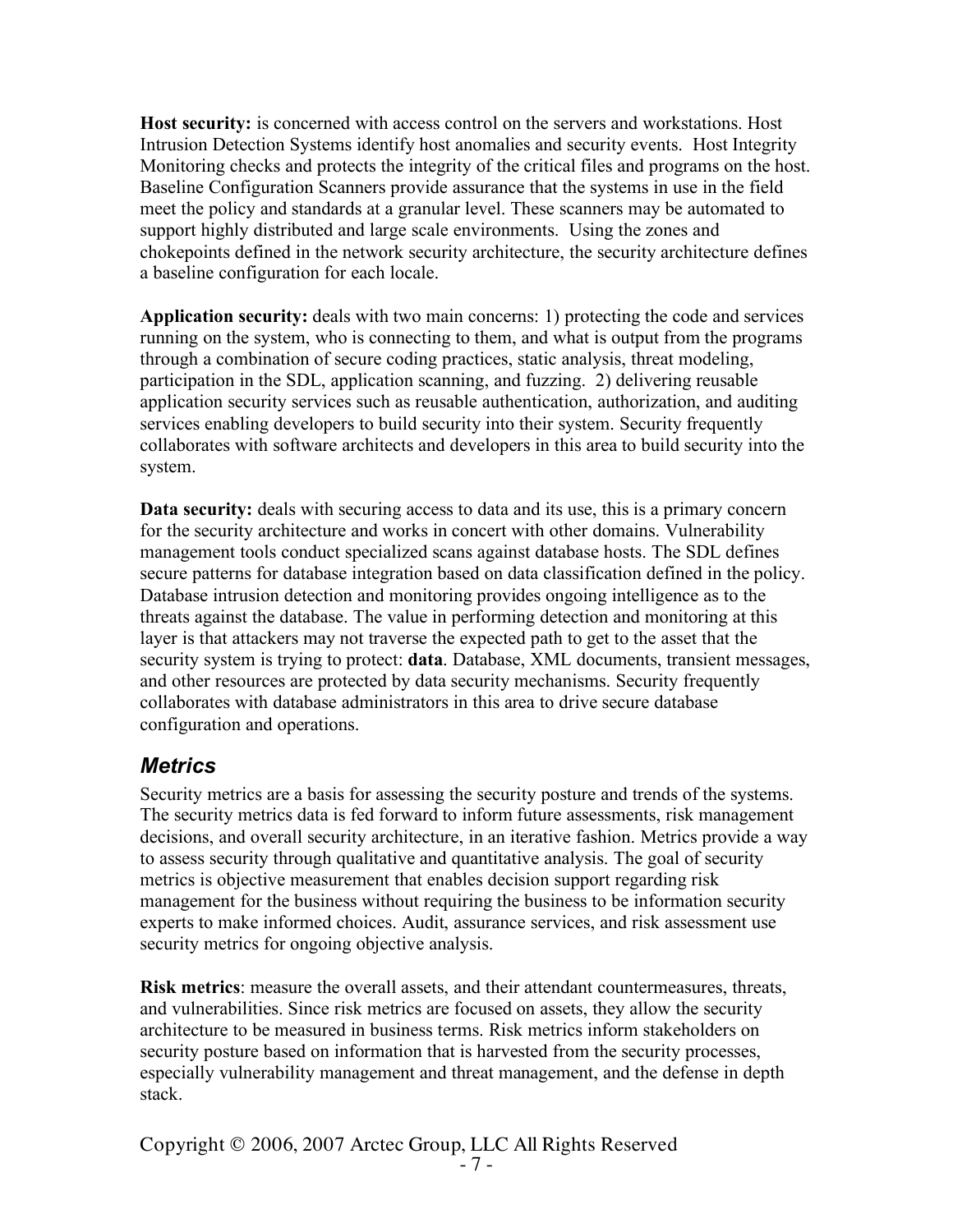**Enterprise reporting**: enterprise view of security and risk. Enterprise reports show the states and rates of security, they can show which areas deserve additional focus and where the security services are increasing or decreasing the overall risk exposure. Enterprise reports are rolled up versions of domain metrics and risk metrics. The audience of the enterprise security metrics report will govern what areas are highlighted in the report. The importance of the enterprise security metrics report is in its objective and quantitative nature, which allows for ongoing assessment of security states and rates of change.

**Domain specific metrics**: domain specific instrumentation of metrics, for example vulnerabilities not remediated, provide granular view of security in a system. These can be aggregated into risk metrics and enterprise reporting formats. Run time metrics, such as alerts and warnings can be used to understand the security events that are visible across a number of systems. The example below shows a sample web application security scorecard that measures the security posture against web application security domains' specific threats and vulnerabilities.

| <b>Objectives:</b><br>The purpose of this scorecard is to provide an overall status report on application security<br>organized by OWASP Top Ten categorization of common flaws.                                                                                                                                                                                                                                                                                                                                                                                                                                                                                                                                                                                                                                                                                                   |        |              |                 | <b>Overall Mean Score Trend</b><br>95<br>100                                       |  |
|------------------------------------------------------------------------------------------------------------------------------------------------------------------------------------------------------------------------------------------------------------------------------------------------------------------------------------------------------------------------------------------------------------------------------------------------------------------------------------------------------------------------------------------------------------------------------------------------------------------------------------------------------------------------------------------------------------------------------------------------------------------------------------------------------------------------------------------------------------------------------------|--------|--------------|-----------------|------------------------------------------------------------------------------------|--|
| Comments:<br>Our new software lifecycle management program has been in place for six months now with<br>positive results in areas for which our design team has concentrated most heavily. The areas<br>that need improvement are primarily associated with the deployment and production phases of<br>the lifecycle. Our first step was to commission an external consultant to perform penetration<br>tests to determine the extent of the problem. Of our 53 internet facing applications, serious<br>cross site scripting and buffer overflow flaws were detected. To address the cross site scripting<br>flaws, we have begun code reviews and are developing quidelines for DBA's that will be mapped<br>to formal QA test cases by the end of next month. Most of the buffer overflow issues can be<br>remediated by patches that will be in place by the end of next week. |        |              |                 | 82<br>80<br>60<br>40<br>20<br>$\Omega$<br>Aug-06<br>Apr-06<br>$Jun-06$<br>$Oct-06$ |  |
| <b>OWASP Category</b>                                                                                                                                                                                                                                                                                                                                                                                                                                                                                                                                                                                                                                                                                                                                                                                                                                                              | Rating | <b>Trend</b> | <b>Comments</b> |                                                                                    |  |
| Unvalidated Input                                                                                                                                                                                                                                                                                                                                                                                                                                                                                                                                                                                                                                                                                                                                                                                                                                                                  | 97     | 伓            |                 | Design standards in place                                                          |  |
| Access Control                                                                                                                                                                                                                                                                                                                                                                                                                                                                                                                                                                                                                                                                                                                                                                                                                                                                     | 96.    | ⇮            |                 | New account review process in place                                                |  |
| Authentication & Session Mgmt                                                                                                                                                                                                                                                                                                                                                                                                                                                                                                                                                                                                                                                                                                                                                                                                                                                      | 92     | Ö            |                 | New password strength policy is causing high reset activity                        |  |
|                                                                                                                                                                                                                                                                                                                                                                                                                                                                                                                                                                                                                                                                                                                                                                                                                                                                                    | 94     | Ö            |                 | Results from external penetration tests this month                                 |  |
|                                                                                                                                                                                                                                                                                                                                                                                                                                                                                                                                                                                                                                                                                                                                                                                                                                                                                    |        | Ö            |                 | Results from external penetration tests this month                                 |  |
|                                                                                                                                                                                                                                                                                                                                                                                                                                                                                                                                                                                                                                                                                                                                                                                                                                                                                    | 93     |              |                 |                                                                                    |  |
|                                                                                                                                                                                                                                                                                                                                                                                                                                                                                                                                                                                                                                                                                                                                                                                                                                                                                    | 97     | ⇑            |                 | Results from external penetration tests this month                                 |  |
|                                                                                                                                                                                                                                                                                                                                                                                                                                                                                                                                                                                                                                                                                                                                                                                                                                                                                    | 97     | ♠            |                 | Design standards in place                                                          |  |
|                                                                                                                                                                                                                                                                                                                                                                                                                                                                                                                                                                                                                                                                                                                                                                                                                                                                                    | 95.143 |              |                 |                                                                                    |  |
|                                                                                                                                                                                                                                                                                                                                                                                                                                                                                                                                                                                                                                                                                                                                                                                                                                                                                    |        |              | <b>Trend</b>    |                                                                                    |  |
| Cross-Site Scripting<br><b>Buffer Overflow</b><br><b>Injection Flaws</b><br><b>Insecure Storage</b><br><b>Overall Mean</b><br><b>Status</b><br>>95% of goal                                                                                                                                                                                                                                                                                                                                                                                                                                                                                                                                                                                                                                                                                                                        |        |              | T               | Progress made                                                                      |  |

**Figure 4: Web Application Security Dashboard (source: Clearpoint Metrics)**

Security Metrics is an emerging force in enterprise security. Work needs to be done to create the right metrics for each functional concerns and additional mapping is required to map to individual enterprises. Still security metrics hold great promise because the barriers to get started are low, numbers are an effective enterprise communication tool (Pat Christiansen, my Arctec Group co-founder, says architecture is 50% technical ability and 50% communication), and security metrics represent a quantitative way to analyze the system's security instead of axioms.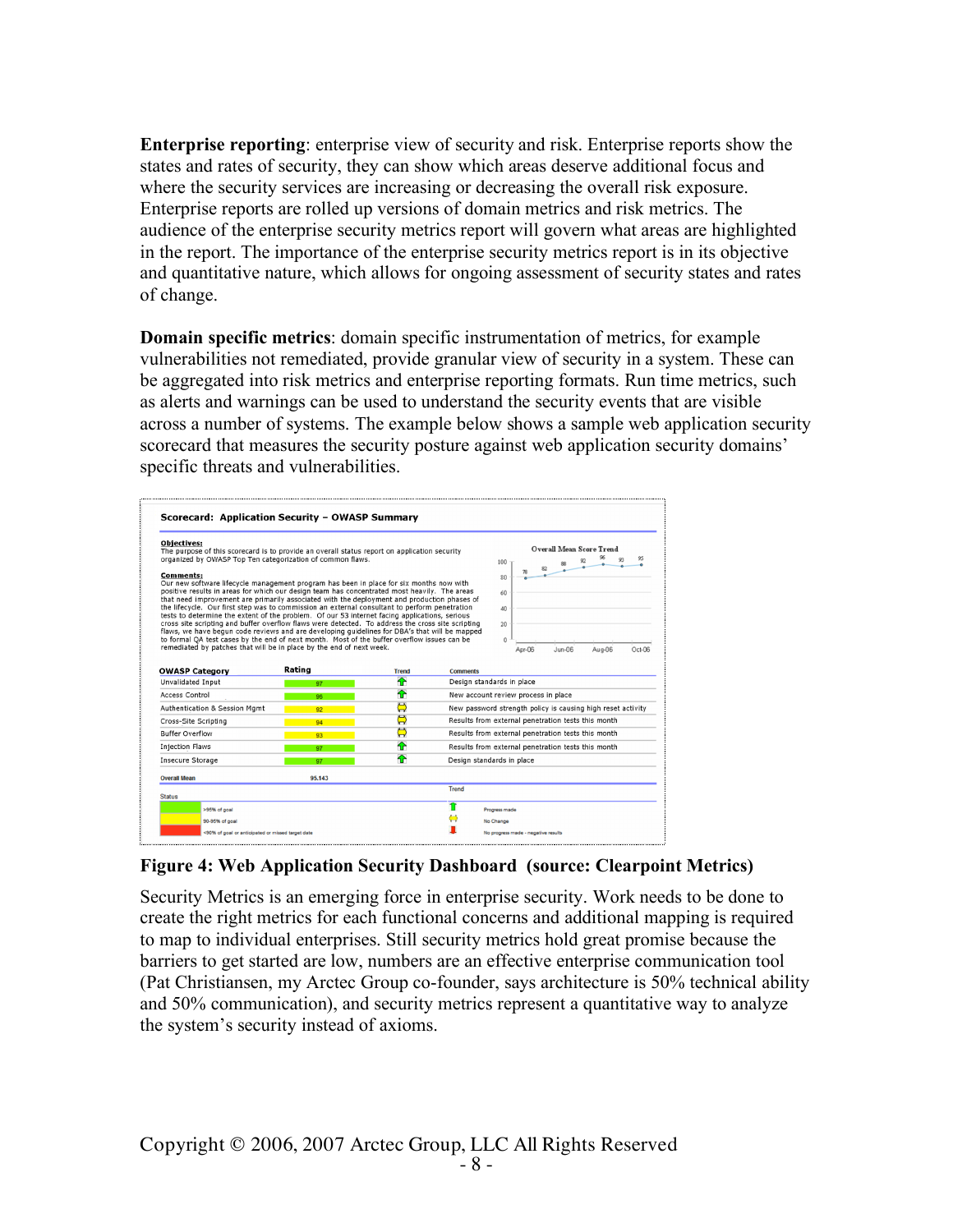### *Assurance*

Assurance is the set of activities that create higher confidence in the system's ability to carry out its design goals even in the face of malicious abuse. These activities are performed by, or on behalf of, an enterprise as tests of the security practices. Activities include penetration testing, code auditing and analysis, and security specific hardware and software controls. The security processes, defense in depth technologies, and metrics are all built on sets of assumptions; assurance activities challenge these assumptions, and *especially the implementations*. Assurance activities should be applied in conjunction with overall risk management goals, for example when the business elects to take on a risky integration with a business partner, some of the exposure can be mitigated by increasing assurance activities on the system. Assurance activities are applied to all of the core security services – protection, detection, and response. The security architecture should identify areas where assurance services can be leveraged across the multiple projects. For example where multi-factor authentication is federated across domains, or where an XML security gateway provides reusable input validation and authentication services for multiple web services.

# **Putting it all together**

## *Security Architecture Process*

Risk management process drives the security architecture and implementation of the overall enterprise security blueprint. The security architecture process is an iterative process that unifies the evolving business, technical, and security domains. The four main phases in the process are: Architecture Risk Assessment, Security Architecture & Design, Implementation, and Operation & Monitoring.



**Figure 5: Security Architecture Lifecycle**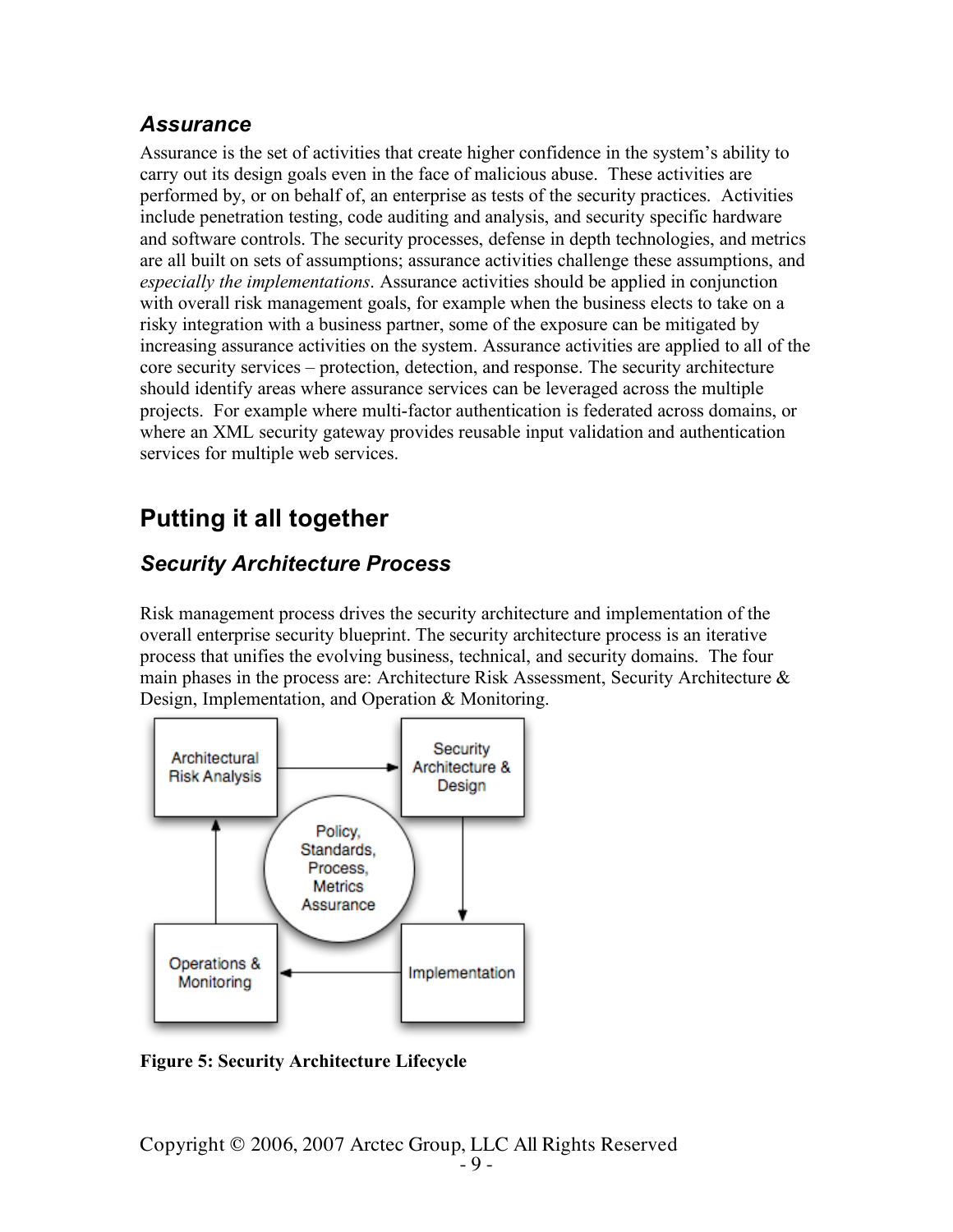**Architecture Risk Assessment**: assesses the business impact to critical business assets, the probability and impact of security threats and vulnerabilities. Since security is a system property, the architectural level is the proper level of abstraction to identify many of the most critical security flaws. The DHS Build Security In paper "Architectural Risk Analysis<sup>56</sup> defines a method for assessing the application's assets, threats, and vulnerabilities.

**Security Architecture and Design**: architecture and design of security services that enable business risk exposure targets to be met. The policies and standards, and risk management decisions drive the security architecture and the design of the security processes and defense in depth stack.

**Implementation**: security processes and services implemented, operational, and managed. Assurance services are targeted at verifiying that the Risk Management, Security Policy and Standards, Security Architecture decisions are reflected in the actual runtime implementation.

**Operations and Monitoring**: Ongoing processes, such as vulnerability management and threat management, that monitor and manage the operational state as well as the breadth and depth of systems security. Operational and monitoring processes should be instrumented with security metrics to better measure the runtime environment.

### **Dashboard Reporting**

The information security dashboard provides a way to track progress over time across the security architecture and processes. Given the many moving parts in a distributed enterprise, tracking and alignment of efforts is a challenge. The example dashboard below shows one way to roll up across multiple efforts and report on progress at an executive level.

 $6$  "Architectural Risk Analysis", Hope, Lavenhar, Peterson, https://buildsecurityin.uscert.gov/daisy/bsi/articles/best-practices/architecture/10.html?branch=1&language=1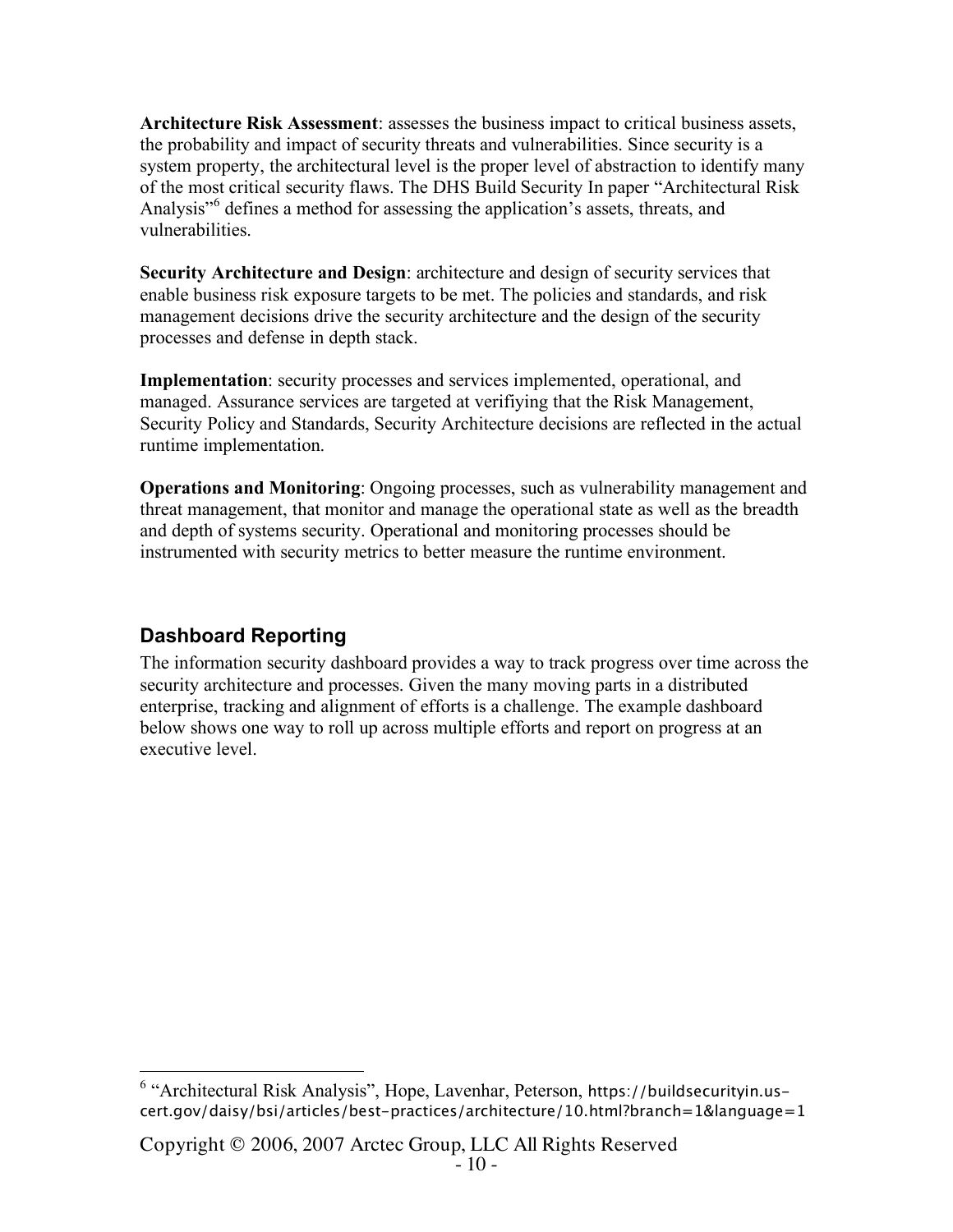

**Figure 6: Enterprise Security Executive Report**

The security architecture blueprint describes the key decisions, building an Enterprise Security Executive Report helps for senior management to understand the domains, the progress in those domains, and the key investment areas.

# **Example: Applying the Enterprise Security Architecture Blueprint**

This section describes a brief example of activities that enable applying the blueprint in the context of a static analysis project. Static analysis is the process of scanning and analyzing source code to identity security vulnerabilities. As with many security projects these efforts are typically treated as one off projects driven by a single goal, such as compliance, and not ordinarily mapped into a strategic context. Using basic defense in depth architecture we know that static analysis is an important part of the application security defense in depth layer, and that static analysis in the SDL gives the development team the best chance to identify security bugs early in the lifecycle. However, there are many other considerations to deploying static analysis.

- Security policy  $\&$  standards: define the authorized and unauthorized security postures that the static analysis tools use to build the signatures and patterns to scan for.
- Risk management: it is highly unlikely that all applications will be scanned, and for the ones that are scanned, that all known vulnerabilities will be remediated. Risk management informs static analysis by focusing the scanning, analysis, and remediation work on the assets and efforts that offer the most business value.

Copyright © 2006, 2007 Arctec Group, LLC All Rights Reserved - <sup>11</sup> -